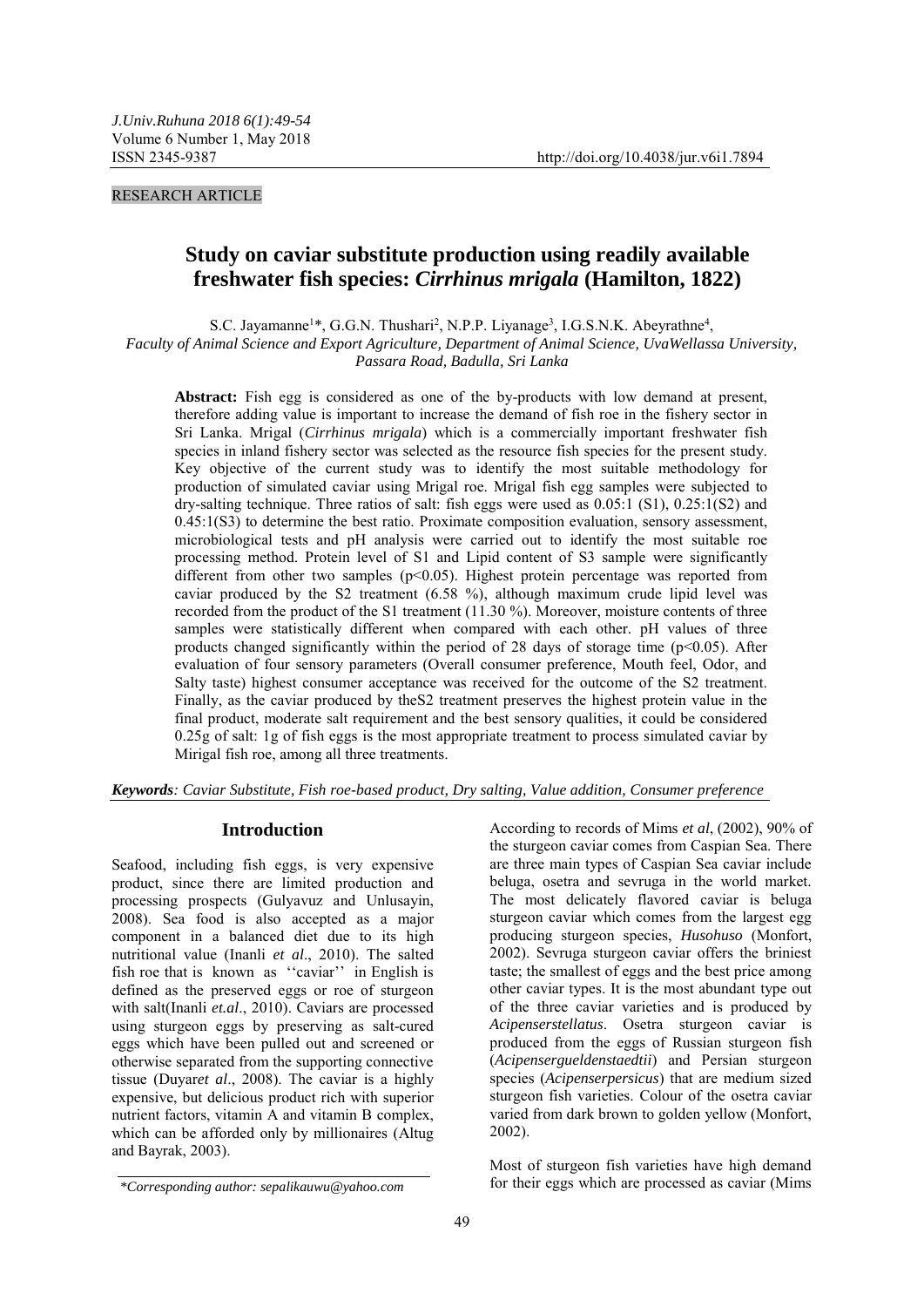*et al*, 2002). As a result, sturgeon populations are declining due to overexploitation by as much as 70% in the last century. Moreover, destruction and alteration of sturgeon habitats is another key reason for depletion of sturgeon stocks (Mims *et al*, 2002). Availability of raw material for original caviar production is restricting nowadays, because of shrinking the sturgeon wild fish population. Production of simulated caviar is one of the best alternatives instead of true caviar for conservation of that sturgeon species, by overcoming the aforesaid issue.

Caviar substitute is also called as simulated caviar or imitation caviar. According to the report of United States Custom Service (2008), caviar substitute is defined as the processed fish roe other than the sturgeon fish. Simulated caviar is processed using fish roe other than the sturgeon eggs (e.g. Tuna, Salmon, Cod, Pike, Lumpfish, and Mullet). Fish roe is thoroughly washed, separated of adherent organs, salted and pressed or dried as preferred during processing. Such kind of processed fish roe may be colored and also seasoned using spices to enhance the quality of the product (Johannesson, 2006). Resulting product consists with its own characters and different compared to Sturgeon caviar.

Both caviar and simulated caviar are not so popular among Sri Lankans. In Sri Lanka, there is no high demand for fish roe-based products in either local or export market. Therefore, current study focused on value addition to fish eggs and makes them a high demand value added product. Moreover, simulated/imitation caviar is possible to produce using fish eggs with low demand or disposal roe samples of harvested fish. As a result, potential risk on fish biodiversity would be minimized due to overharvesting of target fish for processing of imitation caviar. Also, local people, especially rural communities can acquire nutritional benefits from the simulated caviar since it has a high nutrient content.

Past studies revealed potential of processing simulated caviar using highly abundant marine and freshwater fish species. Fresh water fish: Mrigal (*Cirrhinusmrigala*) which is one of the major cultivable Indian carp species widely distributed in Southeastern and Sothern Asian region including Sri Lanka was selected as the resource fish species of the present study. Mrigal has a good taste as a food fish species. In Sri Lanka, it plays a vital role as a commercially important freshwater species in aquaculture and capture fishery sectors. Mrigal roe is usually removed as a by-product or sold in the local market at very low price. Value addition to Mrigal roe allows further enhancing the demand for this freshwater resource. Promotion of Mrigal roebased products is important to increase the income

of farmers, while adding value to local aquatic resources.

Therefore, main objective of the present study was to identify the most suitable processing method for caviar substitute production by Mrigal (*Cirrhinusmrigala*) fish roe.

## **Materials and Methods**

Matured roe samples of *C. mrigala* were collected from Weerawila reservoir in Hambanthota district-Southern province of Sri Lanka. Samples were immediately transported to the animal science laboratory of UvaWellassa University using cooler boxes with ice (ice/roe ratio - 2/1) following recommended protocol (Celic*et al*., 2012). Fish roe were separated from the ovary sac using manual screening method. Adhered connective tissue and blood on the roe samples were separated by washing using 5%of brine solution. After removing blood and connective tissues, fish roe was sieved using the sieve set.

Surface moisture of the fish egg samples were removed using clean cotton cloth. Prepared fish egg samples were processed using dry salting technique with three different salt ratios. Fish egg samples were placed in plastic boxes as Iodized powder form of salt layer and fish roe layer respectively. Three different salt: fish roe ratios  $(0.05:1 \text{ (S1)}, 0.25:1 \text{ (S2)}$  and  $(0.45:1 \text{ (S3)})$  were used in triplicates to determine the best ratio. All salted roe samples with weight at the range of 200g -300g per sample were kept at room temperature approximately for  $2\frac{1}{2}$  hours. Samples were compressed manually once using the palm for five minutes to increase the absorption rate of salt, at the initial stage. Then samples were immersed in water bath at room temperature approximately for 30 minutes. Finally, these processed roe samples were carefully covered using wet, white cotton cloth and allowed to keep for approximately four hours. It allows for absorption of excess moisture in the final products. As the next step, without using sun drying, processed caviar was allowed to dry in a cold dry place at  $20^{\circ}$ C for 24 hrs to enhance the shelf life of the final products (Celic*et al*., 2012). Finally, the product was filled into glass jars manually and pasteurized by dipping the jars with simulated caviar products in the hot water bath at temperature of 155-160  $^0$ F (68- 71  $^0$ C) for the containers with 115g at 60 minutes (U.S. Custom & Border Protection, 2008).

Final products were analyzed for different parameters. Nitrogen content of each sample was assessed by Kjeldahlmethod (AOAC, 1990) and crude protein content of each sample was determined. Moisture content was determined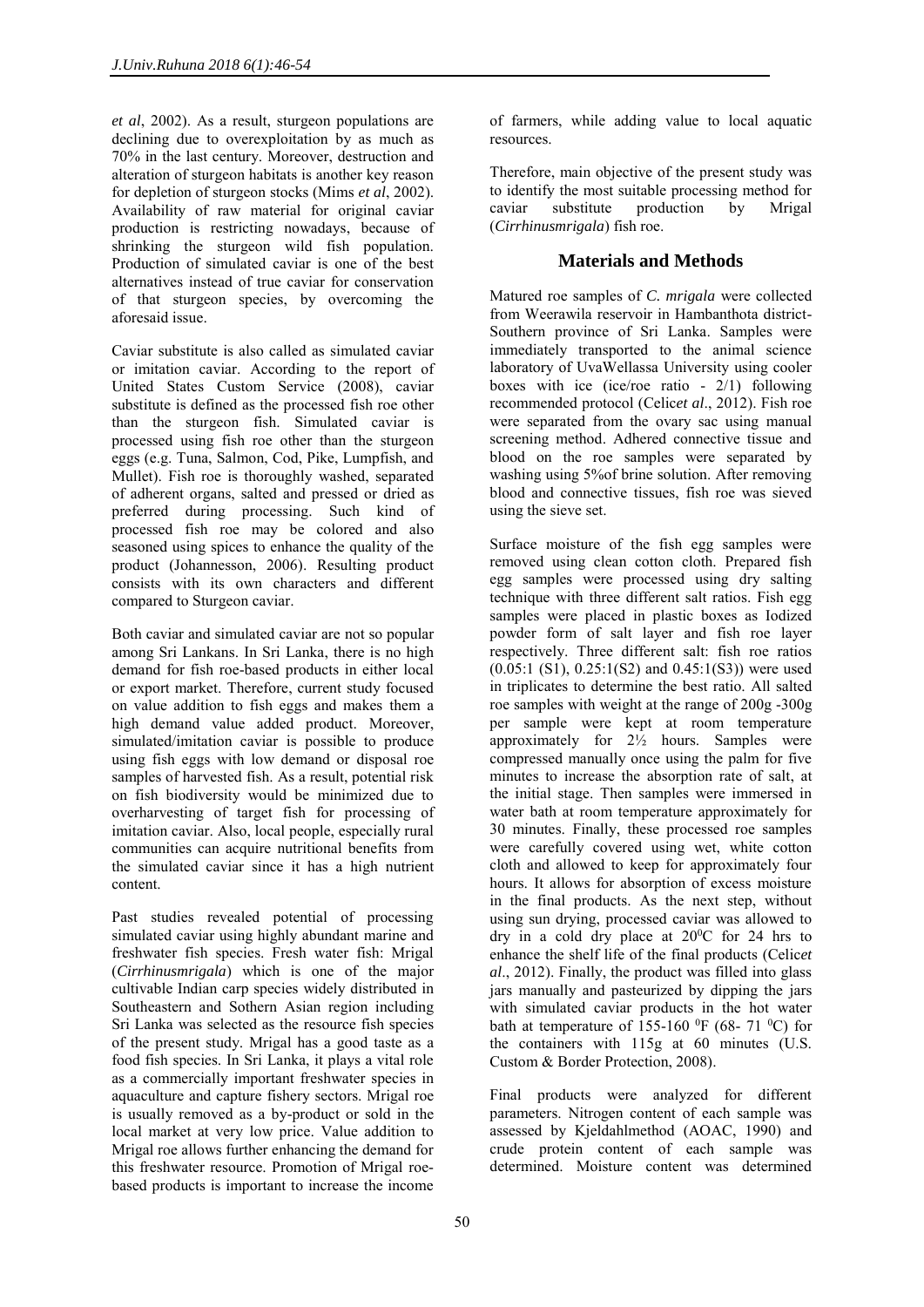according to AOAC (1990) and Lipid contents of samples were determined by Soxhlet method.

The pH value of each sample was determined at room temperature using a pH meter (Eutech pH meter, 310, USA) at seven-day intervals up to 28 days. Total Plate Counts (TPC) of the final products were tested using spread plate technique to determine the microbiological quality. TPC values were recorded at the initial stage and then subsequently once in 07 days for 28 days of storage period.

Final products were analyzed using 30 untrained male and female panelists for the overall consumer preference, odor, salty flavor, texture, mouth feel and color within a hedonic scale at the range of 1 to 5 scores: 1 highly dislike, 2 slightly dislike,3 neutral,4 slightly preferable and 5 highly preferable. Samples which were stored at 4<sup>0</sup>C, allowed warming up to the room temperature before start the sensory evaluation process.

Variation of proximate composition, microbiological count and pH values of final products were analysed using one-way ANOVA followed by Tukey HSD for Post-Hoc analysis at the level of P<0.05. Results of the sensory evaluation were analyzed using non-parametric test (Friedmann) at the significance level of P<0.05using MINITAB (version16.0) statistical software.

### **Results and discussion**

Results have shown potential of processing caviar substitute using Mrigal fish roe. Significant variation between the protein level of S2 and S3 treatments was not recorded, when compared to the protein level of S1 treatment  $(p<0.05)$  (Table 01). Lipid content of S1 and S2 treatments are not significantly different, when compared to the S3 treatment. But the highest protein content  $(6.58\pm0.02)$  was recorded from S2 treatment, while the highest lipid percentage  $(11.30\pm0.26)$  was recorded from S1 treatment (Table 01). As revealed by Himelbloom *et al,* (1998), total fat level for Salmon caviar (locally called as "ikura") was recorded as 11%, which is relatively similar to the highest fat content of final product in the current study. Further, Wirth *et al,* (2000) revealed that the protein level of sturgeon caviar was at the range of 26.2 - 31.1 %. Protein contents of salted and waxed flathead mullet caviar were 35.38 % and 40.83 % respectively (Sengor*et al*, 2000). Protein level of Mrigal caviar is significantly lower compared to past findings. Moisture contents of three samples were significantly different when compared to each other. Applied salt content and the moisture level of the final caviar products were inversely related to each other. As a result, moisture content of S3 treatment recorded the minimum moisture percentage  $(72.53\pm0.33)$ . Water of the final product was drained by adding salt to the processed caviar and preserves the product. Different salt ratios of each product could be the main reason for the variation of final moisture contents of caviar samples. Moreover, bio-chemical compositions of the final products vary according to type of fish species and production techniques (Inanli *et al*., 2010).

The lowest pH value was recorded for S3 treatment  $(5.55\pm0.02)$  at the initial stage and highest value was observed for the S1treatment (6.59±0.09) at the  $28<sup>th</sup>$  day (Table 02). Increasing trend of pH value was observed in all three treatments and pH values of the three treatments were changed significantly with the time. According to Parkin and Brown (1983), autolytic reactions such as denaturation and polypeptide bonds cleavage cause increasing of pH, after glycolysis of the final products. However, pH values of black caviar and red caviar products were reported as 5.45 and 5.80 respectively (Bledsoe *et al.*, 2003). The pH variability recorded among aforesaid caviar products may be due to different fish types used as raw materials and different treatments applied for simulated caviar production (Inanli *et al*., 2010).

At initial stage, lowest TPC was observed in the S2 treatment  $(4.69 \times 10^4$ cfu/g) and highest was in the S3 treatment  $(4.76 \times 10^4 \text{cfu/g})$ . At the final day, highest count was observed in the S1 treatment  $(5.69 \times 10^{5} \text{cfn/g})$  while S3 treatment  $(5.69\times10^5 \text{cfu/s})$ treatment  $(5.40 \times 10^{5} \text{cfu/g})$  indicated the lowest value (Table 02). TPC values of S1 and S2 treatments have changed significantly with time and there is no significant change observed in theS3 treatment with  $7<sup>th</sup>$ , 14<sup>th</sup>and 21<sup>st</sup>time frequency. Salting avoids deterioration of final product by inhibition of microbial growth, propagation, autolysis of enzymes and oxidation. As a result, shelf life of the caviar substitute is prolonged with incorporation of salt into the roe product. According to the study conducted by Jelodar and Safari (2006), *E. coli*, *Clostridium botulinum*, *Staphylococcus aureus* and *Listeria* sp. were zero in all processed caviar samples collected from Iranian processing plants. Moreover, they have emphasized that Total Viable Count (TVC) in the processed caviar products were significantly higher compared to the raw fish roe samples. Thus, it is suggested to follow standard hygienic practices, when processing caviar using any kind of fish roe. Still, quality standards and accreditations haven't been recommended for the fish egg-based value added products in Sri Lanka.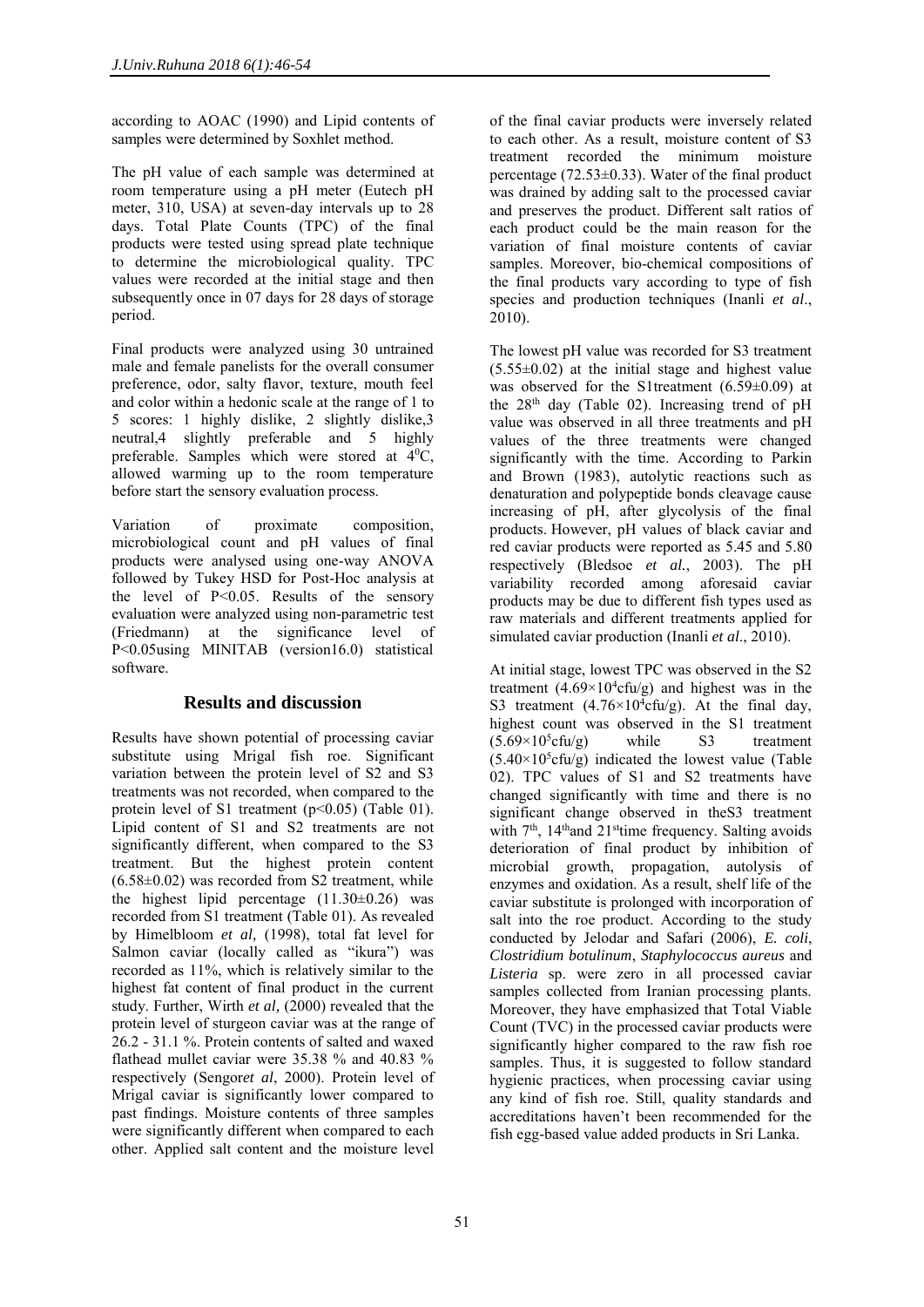| Salt ratio                                                        | Protein%                                                | Linid%                   | Moisture%              |
|-------------------------------------------------------------------|---------------------------------------------------------|--------------------------|------------------------|
| 0.05 (S1)                                                         | $4.74 \pm 0.57^b$                                       | $11.30 \pm 0.26^a$       | $77.82 \pm 0.02^a$     |
| 0.25(S2)                                                          | $6.58 \pm 0.02$ <sup>a</sup>                            | $10.90 \pm 0.10^a$       | $75.02\pm0.01^{\circ}$ |
| 0.45(S3)                                                          | $6.35 \pm 0.49^a$                                       | $10.20 \pm 0.36^{\circ}$ | $72.53 \pm 0.33$ °     |
| $\sim$ $\sim$ $\sim$ $\sim$ $\sim$<br>$\sim$ $\sim$ $\sim$ $\sim$ | $\sim$ $\sim$ $\sim$ $\sim$ $\sim$ $\sim$ $\sim$ $\sim$ |                          |                        |

Table 01: Mean values of proximate composition (mean±SD as Dry Matter Basis) for the final treatments

Results were significant different for each treatment (P<0.05).

Table: 02 pH and TPC values (mean±SD) of final products with storage time

| Period           | pΗ                           |                              |                              | $TPC$ (cfu/g)                  |                                |                                |
|------------------|------------------------------|------------------------------|------------------------------|--------------------------------|--------------------------------|--------------------------------|
|                  |                              | S <sub>2</sub>               | S3                           | S1                             | S <sub>2</sub>                 | S3                             |
| $0 \text{ day*}$ | $5.56 \pm 0.005^a$           | $5.59 \pm 0.07$ <sup>a</sup> | $5.55 \pm 0.02^a$            | 4 74×104 <sup>a</sup>          | 4.69 $\times$ 104 <sup>p</sup> | $4.76 \times 104^a$            |
| 7 davs           | 5.80 $\pm$ 0.09 <sup>b</sup> | $5.79 \pm 0.07^b$            | $5.74 \pm 0.06^b$            | $5.10\times105^{6}$            | $4.92\times1059$               | $5.15\times105^{b}$            |
| 14 davs          | $6.03 \pm 0.23$ °            | 6.02 $\pm$ 0.21 <sup>c</sup> | $6.05 \pm 0.23$ °            | $5.46 \times 105^e$            | 5.10 $\times$ 105 <sup>b</sup> | $5.15\times105^{b}$            |
| 21 days          | $6.28\pm0.13^{\rm d}$        | $6.26 \pm 0.14$ <sup>d</sup> | $6.29 \pm 0.11$ <sup>d</sup> | 5.71 $\times$ 105 <sup>f</sup> | 5.60 $\times$ 105 <sup>r</sup> | $5.15\times105^{b}$            |
| 28 days          | $6.59 \pm 0.09$ <sup>e</sup> | $6.53 \pm 0.14$ <sup>e</sup> | $6.50\pm0.13^e$              | $5.69\times105$ <sup>f</sup>   | 5.63 $\times$ 105 <sup>r</sup> | 5.40 $\times$ 105 <sup>c</sup> |

\* 0 day - Initial values of three treatments processed with different salt ratios

Different superscript letters denote that there is a significant difference of TPC and pH value with the storage time in each final product  $(p<0.05)$ .

Based on the results of sensory analysis test, highest estimated median and sum of rank for four sensory parameters (Overall consumer preference, Odor, Mouth feel and Salty flavor) were recorded for S2 treatment. Based on the values of sum of ranks, significant greatest consumer preference for only color and texture was recorded for S1 product  $(p<0.05)$ . So it can be concluded S2 treatment as the best among other samples (Figure 01). Salt level of

the product is a key factor affecting on the taste of the final product, thus consumer acceptance is changed with taste level of the final product. As the records of Inanli, *et al*, (2010), it is strictly recommended to detect the accurate salt level suitable for final product during processing, since excess salt level interrupts the flavor and consumer preference of the final products.



Figure 01: Results of the sensory evaluation test for organoleptic parameters for final products

Although lowest lipid percentage and lowest microbial count is recorded from the S3treatment, during storage time period, it received the lowest customer satisfaction for all the sensory parameters. Since this treatment requires the greatest salt concentration out of all three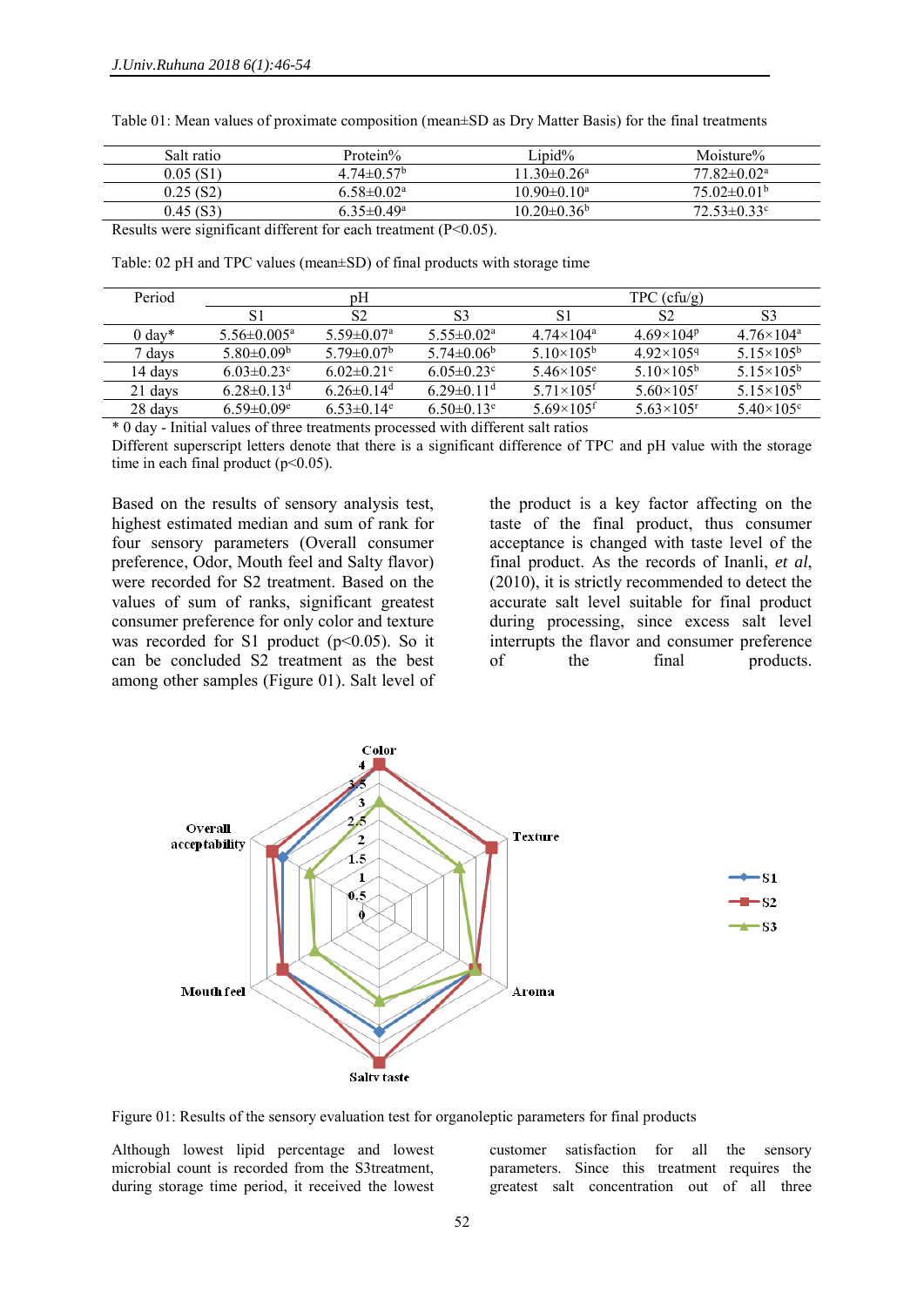treatments, production cost of the product is comparatively high (Table 03). Therefore, S3 treatment was not considered as the best treatment. The product of the S1 treatment did not exhibit higher consumer acceptability for all the organoleptic parameters during sensory evaluation. Also highest microbiological count was recorded from this product duringthe storage time periodand nutritional composition was not in a satisfactory level (lowest protein level and highest lipid content). Therefore, product of the S1 treatment could not be accepted as the best treatment, even though it reduces the production cost with lowest salt level (Table 03). Among all three treatments, product of the S2 treatment records the highest customer preference as it shows the best sensory qualities for four organoleptic parameters. On the

other hand, it presented the highest protein level and intermediate lipid level by the results of proximate analysis and indicates moderate microbiological count for storage time period. Moreover, as this treatment requires the intermediate salt concentration, it relatively reduces the production cost of the product (Table 03). Finally, outcome of the S2 treatment is considered as the best product for simulated caviar production using Mrigal roe as an alternative for original caviar. In Sri Lanka, caviar is not highly popular roe product among Sri Lankans, thus Mrigal roe can be used to promote simulated caviar production locally. However, final products of the current study could not compare with the original caviar product, since caviar is not commercially available in the local market of Sri Lanka.

Table: 03 Production cost per 1 kg of final product for each treatment

|                                      | Treatment : S1 | Treatment : S2 | Treatment : S3 |
|--------------------------------------|----------------|----------------|----------------|
| Initial Capital Cost : Equipments,   |                |                |                |
| consumables, storing containers      | 5,000.00       | 5,000.00       | 5,000.00       |
| Salt / for processing 1 kg           | 25.00<br>5.00  |                | 48.00          |
| Mrigal Roe/kg                        | 450.00         | 450.00         | 450.00         |
| Electricity (Water<br>heating<br>and | 2500.00        | 2500.00        | 2500.00        |
| refrigerator usage)                  |                |                |                |
| Water (For all purpose of water      | 200.00         | 200.00         | 200.00         |
| usage per 30 units)                  |                |                |                |
| <b>Total Production Cost</b>         | 8,155.00       | 8,175.00       | 8,198.00       |

### **Conclusion**

Mrigal roe can be used as raw material for simulated caviar production in Sri Lanka. Greatest protein percentage was recorded from the caviar produced by the S2 treatment. Results of sensory assessment also revealed S2 treatment as the best treatment according to the consumer preference. Dry salting method with 01: 0.25- fish roe: salts by weight can be recommended as the most suitable method among the tested roe: salt ratios for production of simulated caviar using roes of Mrigal fish.

### **References**

Altug G,Bayrak. Y., (2003),. Microbiological analysis of caviar from Russia and Iran. *Food Microbiology*20: 83–86. doi:10.1016/S0740- 0020(02)00090-4.

AOAC., (1990), Official Methods of Analysis of the Association of Analytical Chemist,  $(15<sup>th</sup>$  edition). Washington DC, USA: 66-88.

### **Acknowledgments**

This research was conducted with the financial support of Council for Agricultural Research Policy (CARP) - Ministry of Agriculture under research award of NARP/11/UWU/ASEA/03. Further, researchers convey their gratefulness to the Ministry of Agriculture for the financial sponsorship and the Committee on Livestock and Fisheries for their constructive suggestions and recommendations provided during the study period. Also research team would like to thank UvaWellassa University for facilitating during the research period.

Bledsoe GE, Bledsoe CD, Rasco B.,(2003),. Caviar and fish roe products. *Critical Reviews in Food Science and Nutrition* 43(3):317-356.

Celic U, Altinelataman C, Dincer T, Acarh D., (2012), Comparison of fresh and dried flathead Grey Mullet (*Mugil cephalus*, Linnaeus 1758) caviar by means of proximate composition and quality changes during refrigerated storage at